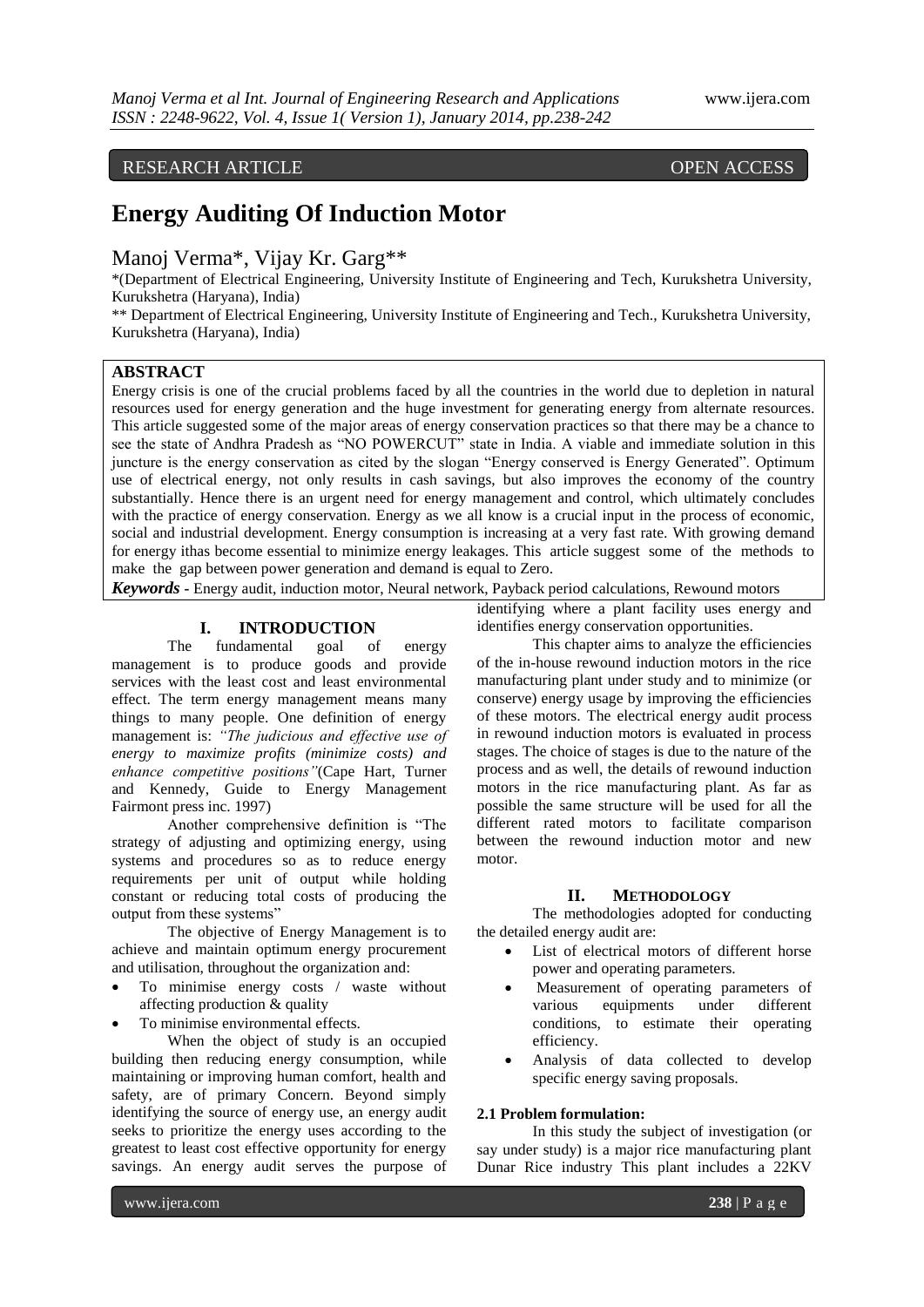substation and 1 MW diesel plant. The installed capacity is 16,425Tons Per Annum (TPA).

- In the method, energy auditing is done by calculating the rated and actual efficiency, total capital cost and net savings of different rewound motors. With the help of these parameters, the payback period can be calculated and on the basis of payback period calculations, energy auditing can be done.
- Neural network will be used for data validation of calculated parameters of rice mill. Once a neural network has been trained it must be evaluated to see if it is ready for actual use. This final step is important so that it can be determined if additional training is required. To correctly validate a neural network, validation data must be set aside that is completely separate from the training data. In my work rewound motors parameters are data to be validated and rest motors parameters are training data.

#### **2.2 Analysis on rewound motor**

With the help of tables different parameter of rewound motor are explained, it is compared with new motor. Following results are found.

Table1. Calculated Parameters of 50 HP Rewound **Motors** 

| <b>MOT</b>     |    | Stato   |                  |       |      |           |                |
|----------------|----|---------|------------------|-------|------|-----------|----------------|
| <b>OR</b>      |    | r       | Sta              |       |      |           |                |
| <b>IDE</b>     | Sy | Resi    | tor              |       |      |           |                |
| <b>NTIF</b>    | nc | stanc   | e                |       | F.L. | Str       | F.L            |
| Y              | Sp | at<br>e | cu               | F&    | roto | ay        | o/p            |
|                | ee | no      | Lo               | W     | r    | Los       | Pow            |
|                | d  | laod    | SS               | Loss  | loss | ${\bf S}$ | er             |
| New            |    |         | 0.2              | 1.29  |      |           | 3.89           |
|                | 24 | 0.79    | 27               | $E+0$ | 213. |           | $E+0$          |
|                | 80 | 42      | 4                | 3     | 282  | 615       | 4              |
| R.M.           |    |         | 0.3              | 659.  |      |           | 4.04           |
| 1              | 24 | 0.78    | 39               | 810   | 242. | 628       | $E+0$          |
|                | 80 | 31      | 5                | 5     | 172  | $.5\,$    | 4              |
| R.M.           |    |         | 0.4              | 659.  | 210. |           | 4.05           |
| $\overline{c}$ | 24 | 0.76    | 90               | 678   | 937  |           | $E+0$          |
|                | 80 | 84      | $\overline{c}$   | 8     | 5    | 630       | $\overline{4}$ |
| R.M.           |    |         | 0.4              | 679.  | 204. | 619       | 3.98           |
| 3              | 24 | 0.77    | 49               | 725   | 241  | .12       | $E+0$          |
|                | 80 | 49      | 7                | 3     | 5    | 5         | $\overline{4}$ |
| R.M.           |    |         |                  | 2.00  |      |           | 3.83           |
| 4              | 24 | 0.79    | 1.9              | $E+0$ | 161. | 615       | $E+0$          |
|                | 80 | 1       | 18               | 3     | 472  | .75       | 4              |
| R.M.           |    |         | 2.1              | 1.80  |      |           | 4.03           |
| 5              | 24 | 0.73    | 87               | $E+0$ | 210. |           | $E+0$          |
|                | 80 | 94      | 9                | 3     | 357  | 645       | 4              |
| R.M.           |    |         | $\overline{2.0}$ | 1.70  |      |           | 4.17           |
| 6              | 24 | 0.75    | 06               | $E+0$ | 209. | 664       | $E+0$          |
|                | 80 | 34      | 2                | 3     | 677  | $\cdot$ 5 | 4              |

#### **III. RESULTS AND DISCUSSION**

The above explained work is carried out using MATLAB as a tool. A graphical user interface is developed which facilitated the selection and analysis of all types of motors used in rice mill. A backward propagation neural network approach is used for training the calculated parameters of new rewound motor with other motors. Parameters of new motors are our desired parameters.

Neural networks are composed of simple elements operating in parallel. These elements are inspired by biological nervous systems. As in nature, the connections between elements largely determine the network function. You can train a neural network to perform a particular function by adjusting the values of the connections (weights) between elements. Typically, neural networks are adjusted, or trained, so that a particular input leads to a specific target output. There, the network is adjusted, based on a comparison of the output and the target, until the network output matches the target. Typically, many such input/target pairs are needed to train a network. Neural networks have been trained to perform complex functions in various fields, including pattern recognition, identification, classification, speech, vision, and control systems. Neural networks can also be trained to solve problems that are difficult for conventional computers or human beings. The toolbox emphasizes the use of neural network paradigms that build up to--or are themselves used in-- engineering, financial, and other practical applications.

Properly trained backpropagation networks tend to give reasonable answers when presented with inputs that they have never seen. Typically, a new input leads to an output similar to the correct output for input vectors used in training that are similar to the new input being presented. This generalization property makes it possible to train a network on a representative set of input/target pairs and get good results without training the network on all possible input/output pairs. There are two features of Neural Network Toolbox software that are designed to improve network generalization: regularization and early stopping.

In our model ,no. of epochs and learning rate is set to 700 and 0.3 for neural network training. A gui figure for 15 hp motor is shown in figure 1.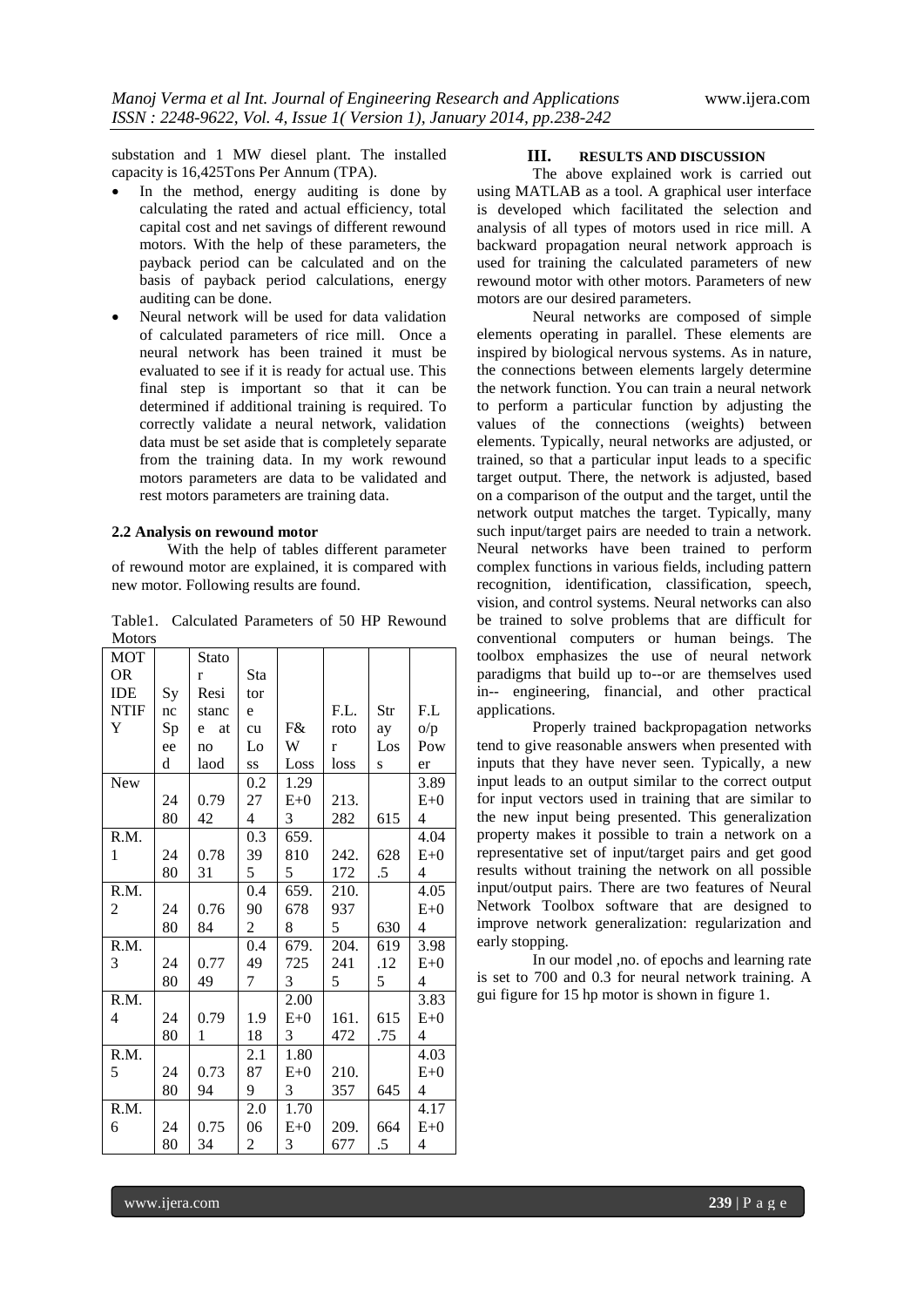

The calculated parameters for 15 hp motor are tabulated in previous chapter. All calculated parameters of new motor and repaired motor are trained with neural network and a graph in figure 2 shows the output of both after training.

The bar graph representing net saving and payback period for all types of motors is shown in figure 3 and figure 4.



Figure 2: Bar Graph representing net saving in 15 hp motor

First bar represents new motor and net saving in this is highest but payback period is average. Training of new motor with R.M 1is shown in figure 5.



After training expected output of new motor is matched with R.M 1. This is proved by following neural network graphs shown in figure 6.



Figure 4: Mean square error during training

Performance of neural network is decided by mean square error. It should be decreasing to a minimum error. For 15 hp motor value of MSE is 10<sup>-</sup> <sup>2</sup>. Results for 20 hp motors.

| Standard Formulae's<br>for calculated<br>3.1           |  |  |  |  |  |  |  |
|--------------------------------------------------------|--|--|--|--|--|--|--|
| parameters Synchronous speed:                          |  |  |  |  |  |  |  |
| It can be calculated as:                               |  |  |  |  |  |  |  |
| Sync. Speed = $120f/p$                                 |  |  |  |  |  |  |  |
| Here f=supply frequency                                |  |  |  |  |  |  |  |
| P=no. of poles                                         |  |  |  |  |  |  |  |
| Stator resistance:                                     |  |  |  |  |  |  |  |
| It can be calculated as:                               |  |  |  |  |  |  |  |
| Stator resistance of N.L and F.L motor= $R2/R1$ =      |  |  |  |  |  |  |  |
| $(235+T2)/(235+T1)$                                    |  |  |  |  |  |  |  |
| Here $R2$ = unknown resistance at temp. T2             |  |  |  |  |  |  |  |
| $R1$ = resistance at temp. T1                          |  |  |  |  |  |  |  |
| $F.L = Full Load$                                      |  |  |  |  |  |  |  |
| $N.L = No Load$                                        |  |  |  |  |  |  |  |
| Stator Cu. loss:                                       |  |  |  |  |  |  |  |
| It can be calculated as:                               |  |  |  |  |  |  |  |
| Stator Cu. loss at N.L and $F.L = I2R$                 |  |  |  |  |  |  |  |
| Here $I = N.L/F.L$ current                             |  |  |  |  |  |  |  |
| R= N.L/F.L resistance                                  |  |  |  |  |  |  |  |
| Iron and friction and windage losses:                  |  |  |  |  |  |  |  |
| It can be calculated as:                               |  |  |  |  |  |  |  |
| Iron and friction and windage losses = Pin-stator Cu.  |  |  |  |  |  |  |  |
| loss at N.L.                                           |  |  |  |  |  |  |  |
| Here $Pin = input power$                               |  |  |  |  |  |  |  |
| <i>F.L. rotor losses:</i>                              |  |  |  |  |  |  |  |
| It can be calculated as:                               |  |  |  |  |  |  |  |
| $F.L$ rotor losses = $I2R$                             |  |  |  |  |  |  |  |
| $HereI = current$ at full load                         |  |  |  |  |  |  |  |
| $R =$ rotor resistance                                 |  |  |  |  |  |  |  |
| Stray losses:                                          |  |  |  |  |  |  |  |
| It can be calculated as:                               |  |  |  |  |  |  |  |
| Stray losses = $1.5\%$ of F.L input power for 1-125 HP |  |  |  |  |  |  |  |
| motor                                                  |  |  |  |  |  |  |  |
| 1.3% of F.L input power for 126-500 HP motor           |  |  |  |  |  |  |  |
| 1.2% of F.L input power for 501-2499 HP motor          |  |  |  |  |  |  |  |

0.9% of F.L input power for 2500 and above HPM

www.ijera.com **240** | P a g e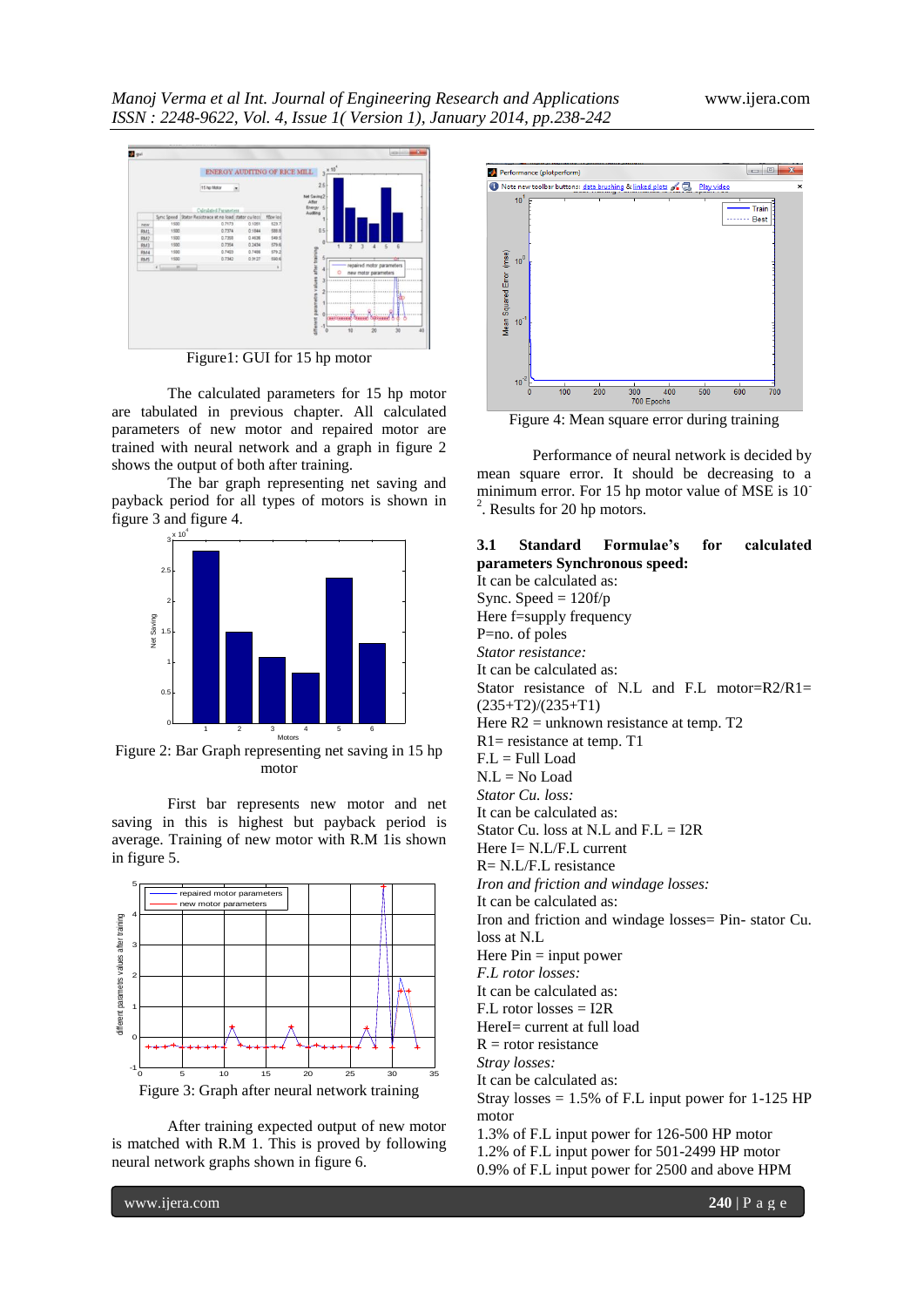*F.L output power:* It can be calculated as: F.L output power= Pin (F.L)-stator Cu. loss at F.L-F&W losses- rotor Cu. loss- stray losses *Percentage loading:* It can be calculated as: Percentage loading= (F.L. output power/rated power)  $\times100$ *Efficiency:* It can be calculated as: Actual efficiency= (actual output power/actual input power)  $\times$ 100 Rated efficiency= (rated output power/rated input power)  $\times$ 100 *Net saving:* It can be calculated as: Net saving= benefits - (running cost + electrical expenses)

#### *Simple Payback Period*

The simple payback period can be defined as , the length of time required for running total of net savings before depreciation to equal the capital cost of the project  $\Box$ . In theory, once the payback period has ended, all the project capital cost will have been couped and any additional cost savings achieved can be seen as clear "profit $\square$ . Obviously, shorter the payback period more attractive the project becomes. The length of the maximum permissible payback period generally varies with the business culture concerned [10]

Generally, Simple Payback Period is, the time (number of years) required to recover the initial investment (First Cost), considering only the Net Annual Saving [13]. In some companies, payback periods in excess of 3 years are considered acceptable. The Simple Payback is usually calculated as follows:

Simple payback period (years) = Capital cost of the project ( in Rs.)

Net Annual savings ( in Rs. )

Here, Net Annual savings  $=$  benefits  $-$  costs

*PB = CC*

*AS*

Where,  $PB = payback period (years)$ ,  $CC = Capital$ cost of project (Rs.)

 $AS =$  Annual net cost saving achieved (Rs.)

#### **IV. CONCLUSION & FUTURE SCOPE 4.1 Conclusion**

Electrical energy is the most flexible type of energy since it can be converted to any form and can be transferred with equal ease. With every passing year the demand of electrical energy rises much higher than its supply and therefore the only way to plug this gap is to identify the place where it can be conserved. The preliminary study of rice plant has

explored the possible energy saving areas such as induction motor, power factor improvement and optimized parallel loading of transformer. Analysis of some has been done to save energy. It has been seen in this study that a huge chunk of energy can be saved by replacing in- house rewound induction motor by new motor. After doing a thorough analysis on the rewound induction motor for its efficiency, it is found that rewound motor, if replaced by new ones, have a payback period in the range of 2 years to as less as 6 months. It is therefore recommended that the rewound motor should be analyzed for its efficiency and if the efficiency has found inadequate, these could be replaced by the new motors. In second method, energy auditing also has been done after power factor improvement by installing capacitor bank to the different motors for energy saving purpose. After doing this analysis, it is found that the total capital cost and benefits increased but the payback period is decreased as compared to first analysis. It is also noticed that the efficiency improves.

#### **4.2 Future Scope**

Present work reflects upon the preliminary study done on a typical rice plant with regard to a conservation of electrical energy only. The scope for further study exists in doing a detailed energy audit covering energy efficient motors. For the second analysis, the scope for further study can be to implement the power factor improvement of capacitor bank for the delta connection of motor.

#### **V. ACKNOWLEDGEMENTS**

We thank the department of electrical engineering, university institute of engineering and technology, kurukshetra university , kurukshetra for rendering the support and providing the facilities to setup the hardware circuit for the work proposed in this paper.

### **REFERENCES**

- [1] O.C. Agustin ,"Automatic milled rice quality analysis" *Future Generation Communication and Networking*, vol.2., pp.112-115, Issue13-15, 2008.
- [2] M. D. Ahiduzzaman, A.K.M. Sadrul Islam , "Assessment of rice husk energy use for green electricity generation in Bangladesh", *Developments in Renewable Energy Technology*, pp.1, 2012.
- [3] J. Armstrong, "Quality system implementation in a pulp and paper mills", *E&I maintenance group*, pp. 194-202, 1994.
- [4] Ashrae, "Driftmier energy audit report", *University of Georgia Athens, Georgea,*  2006.